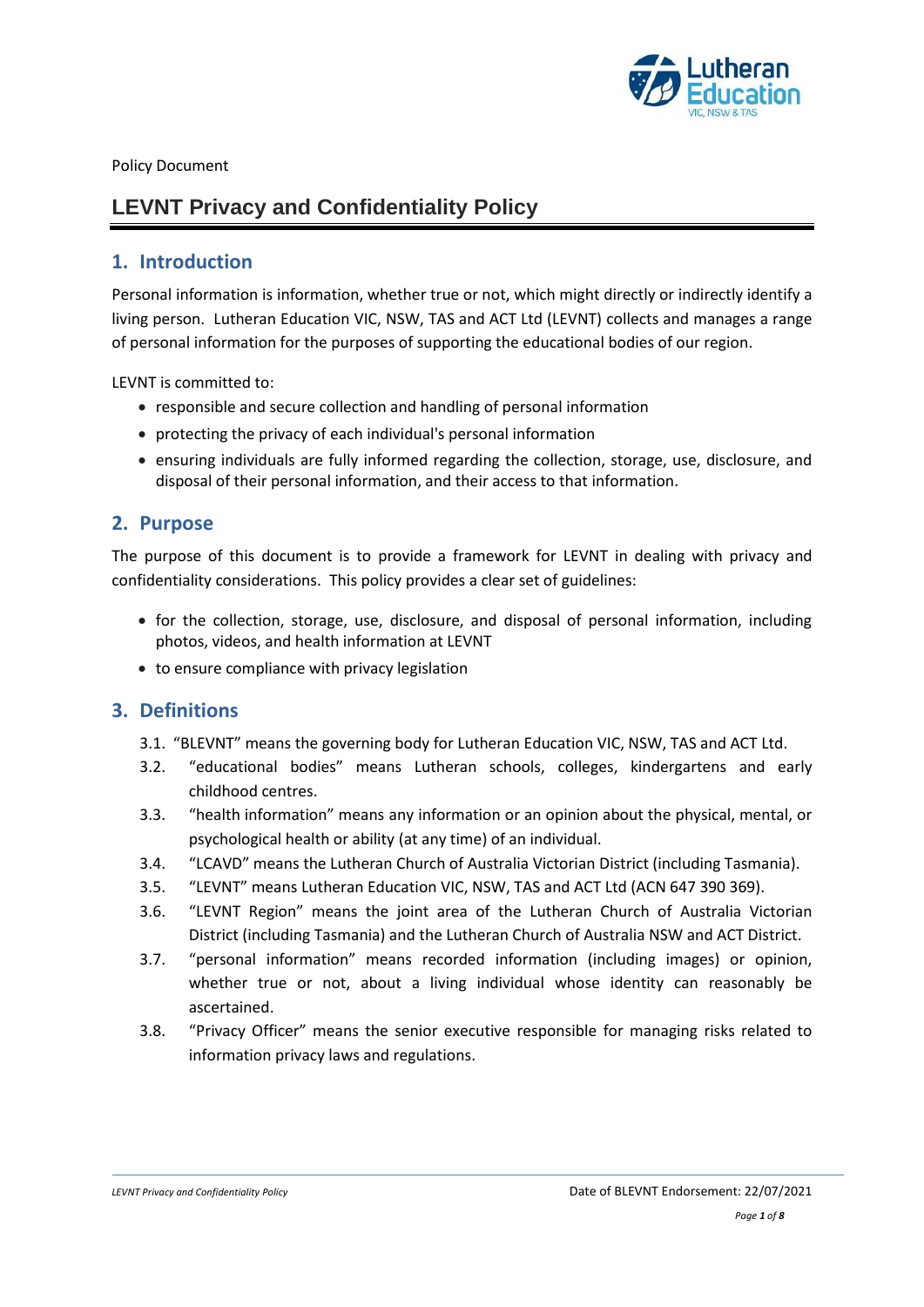3.9. "sensitive information" means information or an opinion about an individual's racial or ethnic origin, political opinions, membership of a political association, religious beliefs or affiliations, philosophical beliefs, membership of a professional or trade association, membership of a trade union, sexual preference or practices, or criminal record.

# **4. Scope**

This policy applies to the LEVNT regional office.

# **5. Policy Statement**

LEVNT collects and administers a range of personal information for the purposes of supporting the educational bodies of our region, ensuring these bodies meet appropriate legal, financial, educational and operational requirements and for publicity about these bodies. LEVNT is committed to protecting the privacy of personal information it collects, holds and administers.

LEVNT fulfils its obligations under the Commonwealth Privacy (Private Sector) Act 1988 ("the Privacy Act") including the Amendment (Enhancing Privacy Protection) Act 2012 and the Privacy Amendment (Notifiable Date Breaches) Act 2017 by complying with the Australian Privacy Principles.

LEVNT has adopted the following principles contained as minimum standards in relation to handling personal information.

LEVNT will:

- Only collect information which LEVNT requires for its primary function;
- Ensure that individuals are informed as to why the information is collected and how the information collected is administered;
- Use and disclose personal information only for primary functions or a directly related purpose, or for another purpose with the person's consent;
- Store personal information securely, protecting it from unauthorised access;
- Provide individuals with access to their own information, and the right to seek its correction; and
- Respond appropriately to a data breach event, including notification of an eligible data breach to the Office of the Australian Information Commission and affected individuals.

# **6. Policy Implementation**

## *Aims*

To collect, handle, use, store and disclose personal and sensitive information in a manner compliant with the *Health Records Act 2001*, the *Privacy Act 1988 & the Privacy Amendment (Enhancing Privacy Protection) Act 2012* and the *Privacy Amendment (Notifiable Data Breaches) Act 2017*.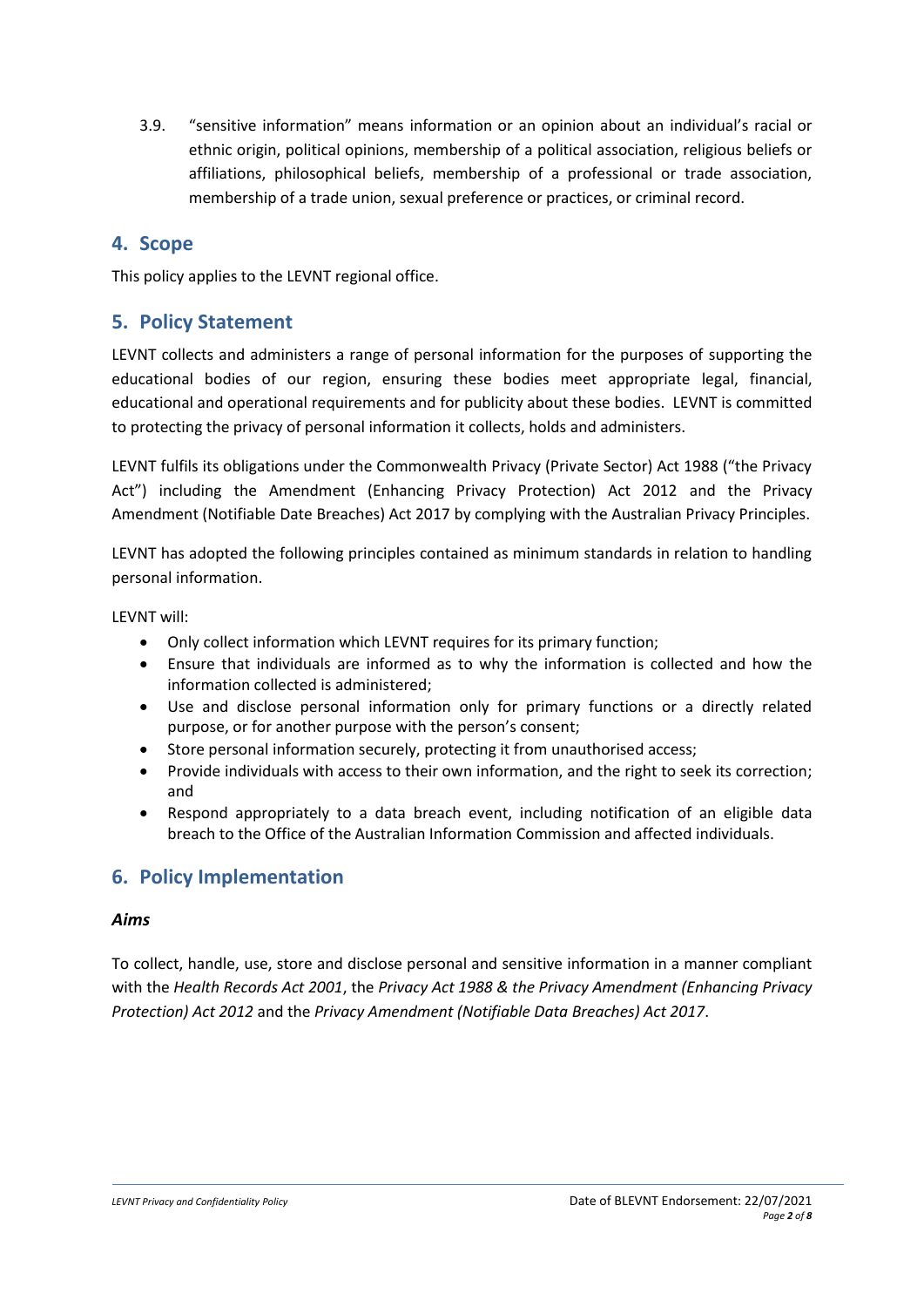# *What kind of personal information does LEVNT collect and how is it collected?*

The type of information LEVNT collects and holds includes (but is not limited to) personal information, including sensitive information, about:

- Staff members, job applicants, volunteers and contractors;
- Students and parents/carers ('parents') during and after the course of a student's enrolment at a LEVNT school; and
- Other people who come into contact with LEVNT.

## **Personal information provided:**

LEVNT will generally collect personal information held about an individual by way of written communications, emails, face-to-face meetings and interviews, and telephone calls.

In some circumstances LEVNT may be provided with personal information about an individual from a third party, for example a report or reference from a LEVNT school. In these circumstances, LEVNT will rely on the third party information provider to verify the accuracy of information provided.

#### **Exception in relation to employee records:**

Under the Privacy Act, the National Privacy Principles do not apply to an employee record. As a result, this Privacy Policy does not apply to LEVNT's treatment of an employee record, where the treatment is directly related to a current or former employment relationship between LEVNT and an employee.

#### **Photographs:**

LEVNT may take photographs of staff, and other community members during LEVNT activities for internal use and marketing. This will be communicated when the LEVNT event is publicised.

LEVNT may use images of students, staff and other community members provided by LEVNT schools for internal use and marketing. LEVNT relies on the supplying school to verify that the appropriate consent for use has been provided.

Any requests for an individual to be removed from any published photos for legal reasons, may be made through a written statement with details of the legal requirements, directed to the LEVNT Privacy Officer.

## *How will LEVNT use the personal information provided?*

LEVNT will use personal information it collects for the primary purpose of collection, and for such other secondary purposes that are related to the primary purpose and reasonably expected, or to which the individual consented.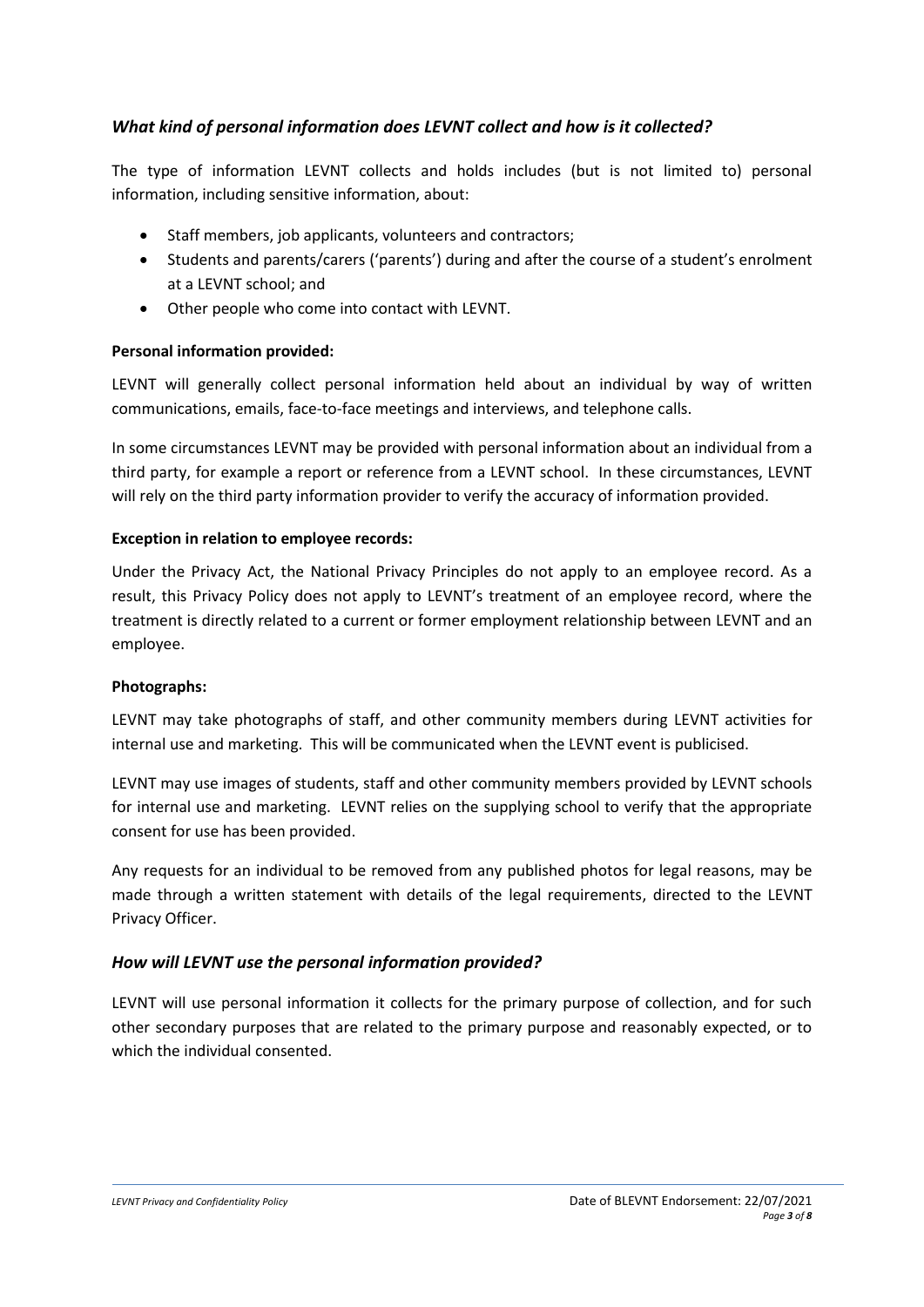#### **Job applicants, staff members and contractors:**

In relation to personal information of job applicants, staff members and contractors, LEVNT's primary purpose of collection is to assess and (if successful) to engage the applicant, staff member or contractor, as the case may be.

The purposes for which LEVNT uses personal information of job applicants, staff members and contractors include:

- Assessing the suitability for employment;
- Administering the individual's employment or contract, as the case may be;
- For insurance purposes, such as public liability or WorkCover;
- Satisfying LEVNT's legal obligations; and
- Investigating incidents or defending legal claims about LEVNT, its services or staff.

#### **Students and Parents:**

In relation to personal information of students and parents, LEVNT's primary purpose of collection is to enable LEVNT to provide support and oversight for LEVNT schools.

The purposes for which LEVNT uses personal information of students and parents include:

- To satisfy LEVNT's oversight obligations to LEVNT schools and their staff, parents and students;
- Celebrating the efforts and achievements of staff and students;
- Marketing and communication;
- To support LEVNT schools in meeting their legislative and duty of care obligations;
- To satisfy LEVNT's legal obligations; and
- To allow LEVNT to discharge its duty of care.

#### **Volunteers:**

LEVNT also obtains personal information about volunteers who assist LEVNT in its functions, such as LEVNT Board (BLEVNT), LEVNT School Boards, LEVNT Kindergarten Management Committees, the LEVNT Business Committee and Schools Assembly to enable LEVNT and the volunteers to work together effectively.

#### **Communication and Marketing:**

Staff, contractors, volunteers, parents, and other member of the wider LEVNT community may from time to time receive publications, such as the LEVNT Networks Newsletter and LEVNT Action Memo, which include personal information for communication and marketing purposes.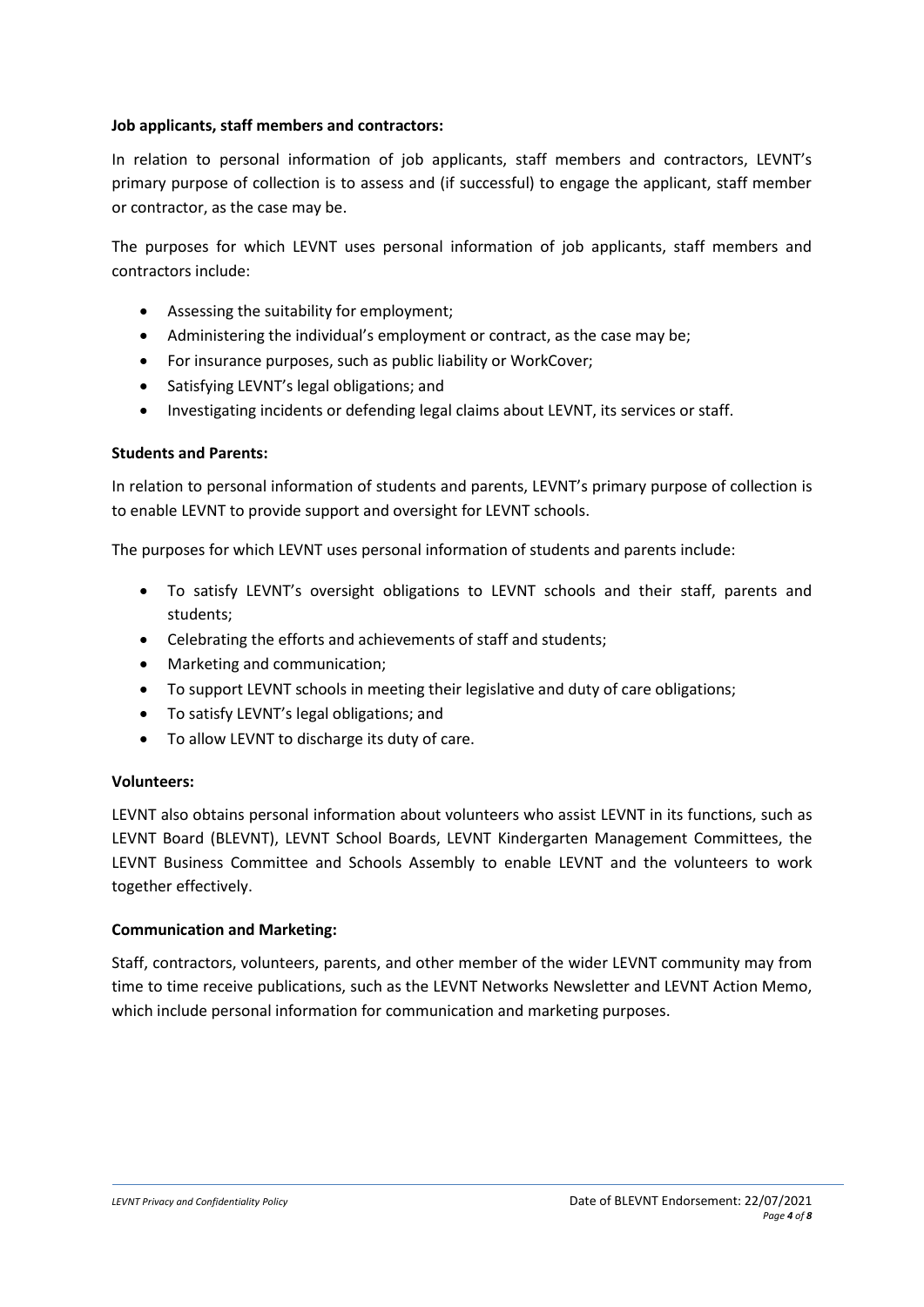# *Who might LEVNT disclose personal information to?*

LEVNT may disclose personal information including sensitive information held about an individual, whether this was directly collected by LEVNT or provided to LEVNT by a third party, to:

- Any LEVNT school;
- Any Australian Lutheran entity;
- Government departments;
- People providing services to LEVNT, including specialist consultants;
- Recipients of LEVNT publications, e.g. newsletters; and
- Anyone LEVNT is authorised to disclose information to.

## **Sending information overseas:**

LEVNT will, on occasion, disclose personal information to overseas recipients. The situations in which LEVNT may disclose personal information overseas include:

- The publication on the internet of material which may contain personal information, such as reports and other documents or photographs.
- The provision of personal information to recipients using a web-based email account where data is stored on an overseas server.
- The use of online or 'cloud' service providers, such as Microsoft Office 365, to store personal information and to provide services that involve the use of personal information, such as services relating to email. Some limited personal information may also be provided to these service providers to enable them to authenticate users that access their services. This personal information may be stored in the 'cloud' which means that it may reside on a cloud service provider's server which may be situated outside Australia.

Apart from these situations LEVNT will not send personal information about an individual outside Australia without obtaining the consent of the individual or otherwise complying with the National Privacy Principles.

# *How does LEVNT treat sensitive information?*

LEVNT understands 'sensitive information' to be information relating to a person's racial or ethnic origin, political opinions, religion, trade union or other professional or trade association membership, sexual preferences or criminal record that is also personal information; and health information about an individual.

LEVNT will not normally collect sensitive information about individuals. Sensitive information will only be collected where necessary and will only be used for the primary purpose for which it was provided unless agreed otherwise, or the use or disclosure of the sensitive information is allowed by law.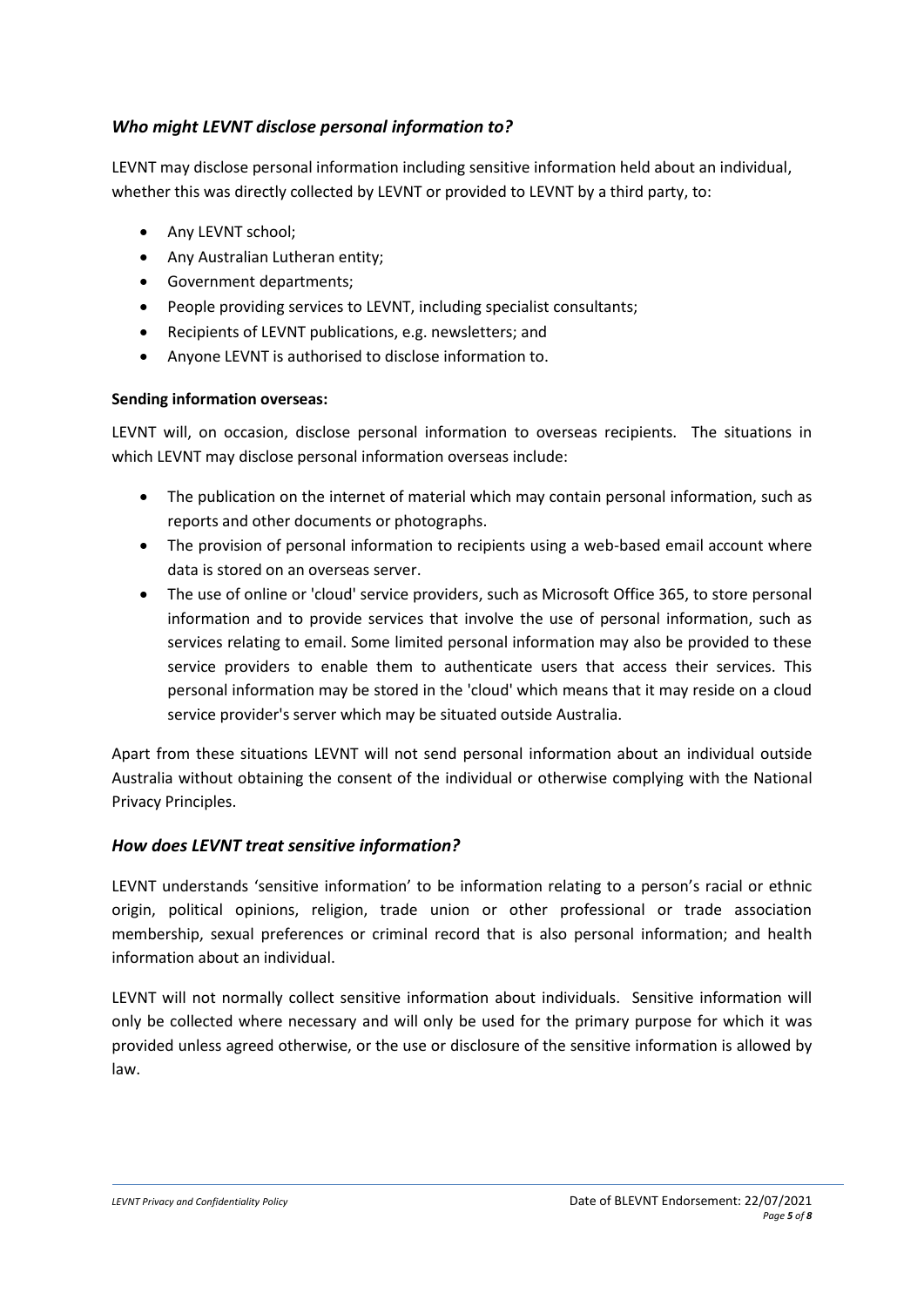# *How does LEVNT treat personal information?*

Personal information will be used and disclosed only for the purpose for which it was provided or a directly related secondary purpose, unless agreed otherwise, or the use or disclosure of the personal information is allowed by law.

LEVNT can disclose personal information for another purpose when:

- The person consents;
- It is necessary to lessen or prevent serious or imminent threat to life, health or safety; or
- It is required by law or for law enforcement purposes.

#### **Management and Security of Personal Information**

LEVNT staff are required to respect the confidentiality of personal information and the privacy of individuals.

LEVNT has in place steps to protect the personal information LEVNT holds from misuse, loss, unauthorised access, modification or disclosure, by use of various methods including locked storage of paper records and password controlled access rights to computerised records.

#### **Updating Personal Information**

LEVNT endeavours to ensure that the personal information it holds is accurate, complete and current. A person may seek to update their personal information held by LEVNT by contacting the LEVNT Privacy Officer at any time.

#### **Requests to Access Personal Information**

Under the Privacy Act, a person has the right to obtain access to any personal information which LEVNT holds about them, and to advise LEVNT of any perceived inaccuracy. There are some exceptions to this right, as set out in the Privacy Act.

Requests to access any information LEVNT holds must be in writing and addressed to the LEVNT Privacy Officer.

LEVNT may require verification of identity and specific details of the information required. Depending on the extent of the information required, LEVNT may charge a fee to cover the cost of verifying the application and locating, retrieving, reviewing and copying any information requested. If the information sought is extensive, LEVNT will advise the likely cost in advance.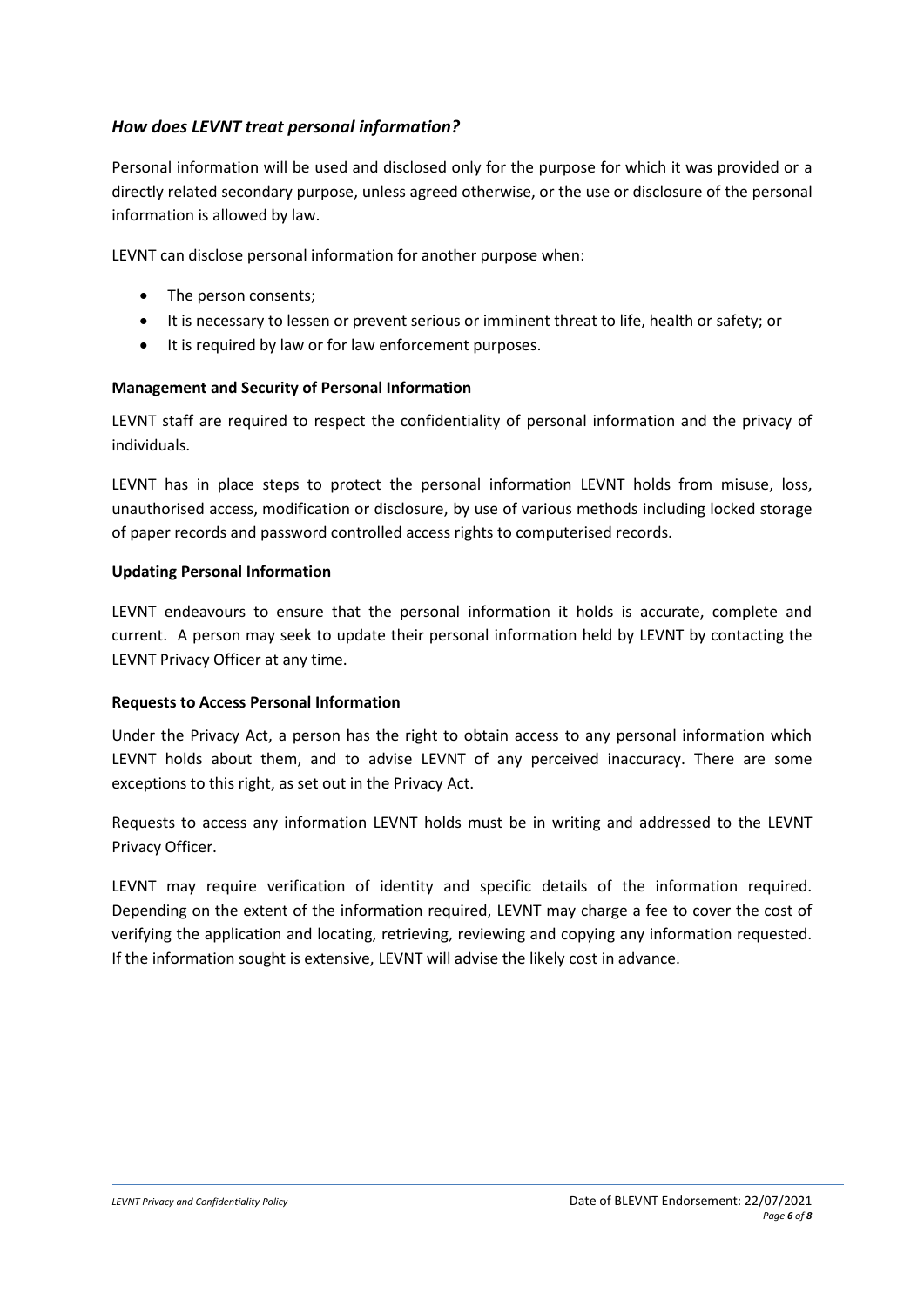# **7. Online Information**

The LEVNT web server keeps a record of all visits to the LEVNT website [\(www.levnt.edu.au\)](http://www.levnt.edu.au/) and logs information on users' online experience for statistical purposes only. Information collected does not identify individual users, but does identify the computer used to access the site, including:

- Visitor server IP addresses and domain names;
- The times and dates the site was visited;
- The pages accessed and files downloaded; and
- Visitors' browsers and operating systems.

In the event of an investigation, a law enforcement or government agency may exercise its legal authority to have access to LEVNT's web server logs.

#### **Cookies**

The LEVNT website uses cookies, which are small text files that are generated by the LEVNT web server and stored on the user's computer, to allow recognition of returning users and to register preferences.

A cookie is sent from the LEVNT web server and automatically placed on the user's computer without notification. Personal preferences or information may be stored in the cookie, which is then sent back to the server on completion of the session. Cookies may be turned off within the user's browser, however, this may make some sections of the LEVNT website unusable.

## **Online Payments**

LEVNT does not accept online payments and does not permanently store credit card details.

# **8. Enquiries**

Requests for further information about the way LEVNT manages the personal information it holds can be directed to the LEVNT Privacy Officer at [Dir.Ops@levnt.edu.au](mailto:operations@levnt.edu.au)

# **9. Privacy Officer**

LEVNT Director: Operations 755 Station Street Box Hill 3128 Email: [Dir.Ops@levnt.edu.au](mailto:operations@levnt.edu.au) Phone: (03) 9236 1250